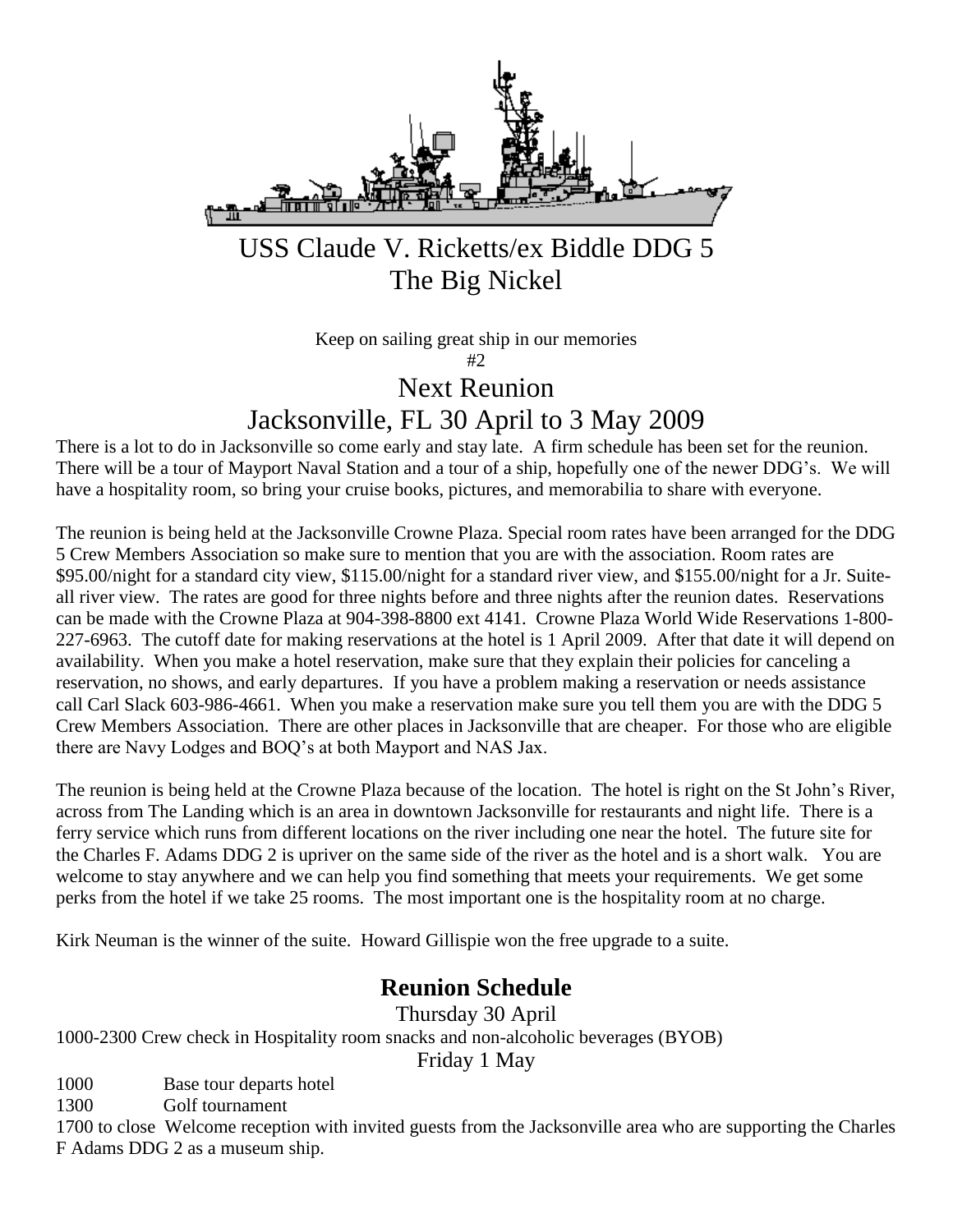#### Saturday 2 May

0900 Crews meeting. Presentation of Bylaws and Constitution and vote on same.

Afternoon free

1800 to finish Buffet Dinner. Guest speaker Mr. Bert Watson of the Jacksonville Historic Naval Ships Association. Raffle, to benefit what the crew decides at the business meeting.

Sunday 3 May

#### 0900-1100 Farewell Breakfast

Note the hospitality room will be open each night until 2300 with light snacks and non-alcoholic beverages (BYOB).

At the dinner on Saturday night we will have a raffle to raise money for whatever purpose the crew decides at their Crew Meeting Saturday morning. Everyone who can, should bring something for the raffle. Bring something that reminds you of your time on the ship, ports you visited, or where you come from. Example maple syrup from Vermont, Italian Red Wine, etc. It could also be something for a laugh.

# From The Bridge

Hi Shipmates,

Well as I write this we are just over three months to our 2009 reunion in Jax. Right now it looks like it will be an excellent turnout. Now as you know times are tough just about everywhere. So, if you want to come to the reunion, but can't afford the whole thing, consider coming to part of it. The same goes for stating at the Crowne Plaza. The XO has gotten us a really great rate. I know the regular rate is a lot higher. But, if your budget, is tight (like mine) there are other options (especially if you still have an ID card). Anyway something for you to think about or ponder. The agenda is shaping up real nicely for the reunion, but I'll let the XO go into the details.

OK, a couple of reunion notes before I close this one out:

- 1) The organized tour of NAS Jax that I was looking into is off for right now due to lack of interest. If you are interested please let me know. It's easy enough to set up with the base, but interest has to be there.
- 2) Start putting together a sea story (or two) of those shipmates who have passed. At each reunion, we say the names of each Shipmate (as well as immediate family members who have passed). At the 2005 Philly reunion, we also went around the room, after all the names had been said, and asked for anyone to share a sea story or two about each of those Shipmates, so that those of us, who hadn't actually served with them, would get to know them a little better, other than just a name read at a reunion. So, put together those sea stories.

Finally as many of you know, I have announced a couple a weeks ago, that unless you, the crew, told me otherwise, my plan was to finish my service as your President, effective with the 2009 reunion. Now, I can't say how much I appreciate all of you who have contacted me, and urged me to change my mind and stay on. My heart tells me to stay on and continue as President, but my mind tells me for a number of reasons (that I won't go into right now) that it's time to go. So if you've been out there and through-I can do a better job than those guys (the XO and I) then now's the time to step forward (or for some Shipmate to push you forward, as they step back). There is a vacancy that needs to be filled. I hope that whoever we elect either at the reunion or at a future reunion, always keeps in mind (like I've tried too), that this is the DDG 5 Association. Which means that it belongs to the crew and not any one individual. Well that's all for now. I'll put out a sort of Farewell Address at a future date. As always feel free to

contact me anytime. TCAMGB Your Shipmate Bob Haner

# From the Quarterdeck

Shipmates,

This is the last newsletter before the reunion. This reunion marks ten years since the first reunion in Norfolk, VA in 1999. This will be the sixth reunion and promises to be the best ever, and greater times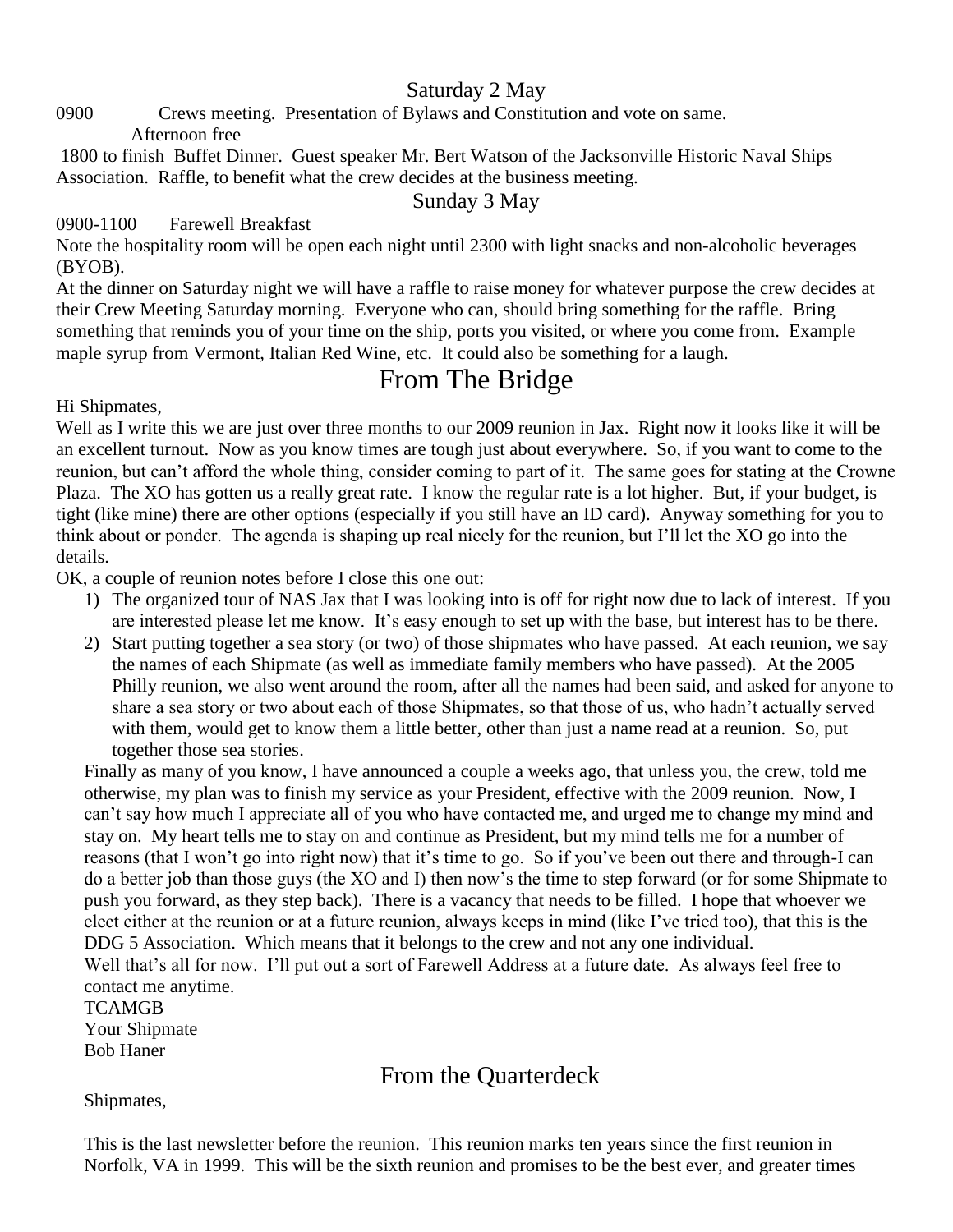ahead for the association. As the President Bob Haner has said the Association is not about any one individual, but about each and every crew member who served on DDG 5. From the beginning when it was the USS Biddle, through the Mixed Manning Demonstration and the change in name to the USS Claude V. Ricketts. From the first shakedown cruise to deployments in areas of the world, and many more places than world travelers get to see. The crews learned how to do their jobs through extensive training and drills. Practice and more practice and it paid off when the Ricketts when alongside the USS Belknap and helped save that ship after her collision with the USS John F Kennedy. All the Adams Class DDG's set a fine example for others to follow, and the Claude V. Ricketts was one of the best.

This reunion will also be a showcase reunion for all the Adams Class DDG's in Jacksonville. We are holding the reunion there to show our support and demonstrate what an asset the USS Charles F. Adams DDG 2 will be to Jacksonville. The Friday night Welcome Reception will be co-sponsored by DDG 5 Crew Members Association and the Jacksonville Historic Naval Ships Association. Invitations will be extended to military and civilian supporters of the Adams Museum.

Until the reunion ends on Sunday 3 May it will never be too late to attend. Two days and two events are the most important. The Friday night reception is important to show our support for the Adams Museum. It's our chance to show our support for the Adams being home ported in Jacksonville as a museum ship.

Saturday's crew meeting is also important for our Association. It will be a critical meeting that will determine how the Association will continue to grow and represent all who served on board the DDG 5. We are an association that represents everyone from the lowest non-rated to Commanding Officer. It will also be a time to remember those shipmates who have been given their final orders and now serve our Supreme Commander. Everyone should have an input to the meeting. The proposed bylaws are posted on the ships web site-http:// thebignickel.org, so you can read through them and make any comments you may have before the reunion. I encourage everyone who can to attend the reunion.

If for whatever reason you cannot make it and wish to express your views email them to Slack\_39 @Yahoo.com or send them to Carl Slack C/o Robert Chamberlain 4733 Devon Lane, Jacksonville, FL 32210. Unfortunately to have a vote you must be in attendance at the reunion. So if you can make the reunion even if only the Crew Meeting Saturday at 0900 please try to do so.

I again want to express my appreciation to Bob Haner and those that helped him back in 1999 to hold the first reunion. We have come a long way in the past ten years. As all journeys need to start with but one small step they took that step that has brought us here. And I know with Bob's continuing support we will sail onward to more and better times for the association.

Once again I would encourage everyone to take the time to read the bylaws posted on the web site, http://thebignickel.org. And also if you have not registered please do so. These bylaws are not an attempt to change things or to create a corporation or non-profit. Their purpose is to clearly state who and what we are, to establish the duties of elected officers, to make sure that it is an Association of and for all DDG 5 crew members and not that of a select few. I would like everyone to read them with an open mind and provide feedback both positive and negative. I strongly urge everyone to support the final version of the bylaws.

It is important that all crew members take the time to check out TheBigNickel.org website and to register. Registration on the site is our way of making sure we keep all crew members informed and up to date about our Association. I also recommend that everyone take the time to look at Adams Class Veterans Association Web Site and to join that group. The Adams as a museum ship in Jacksonville will represent every DDG including DDG 5.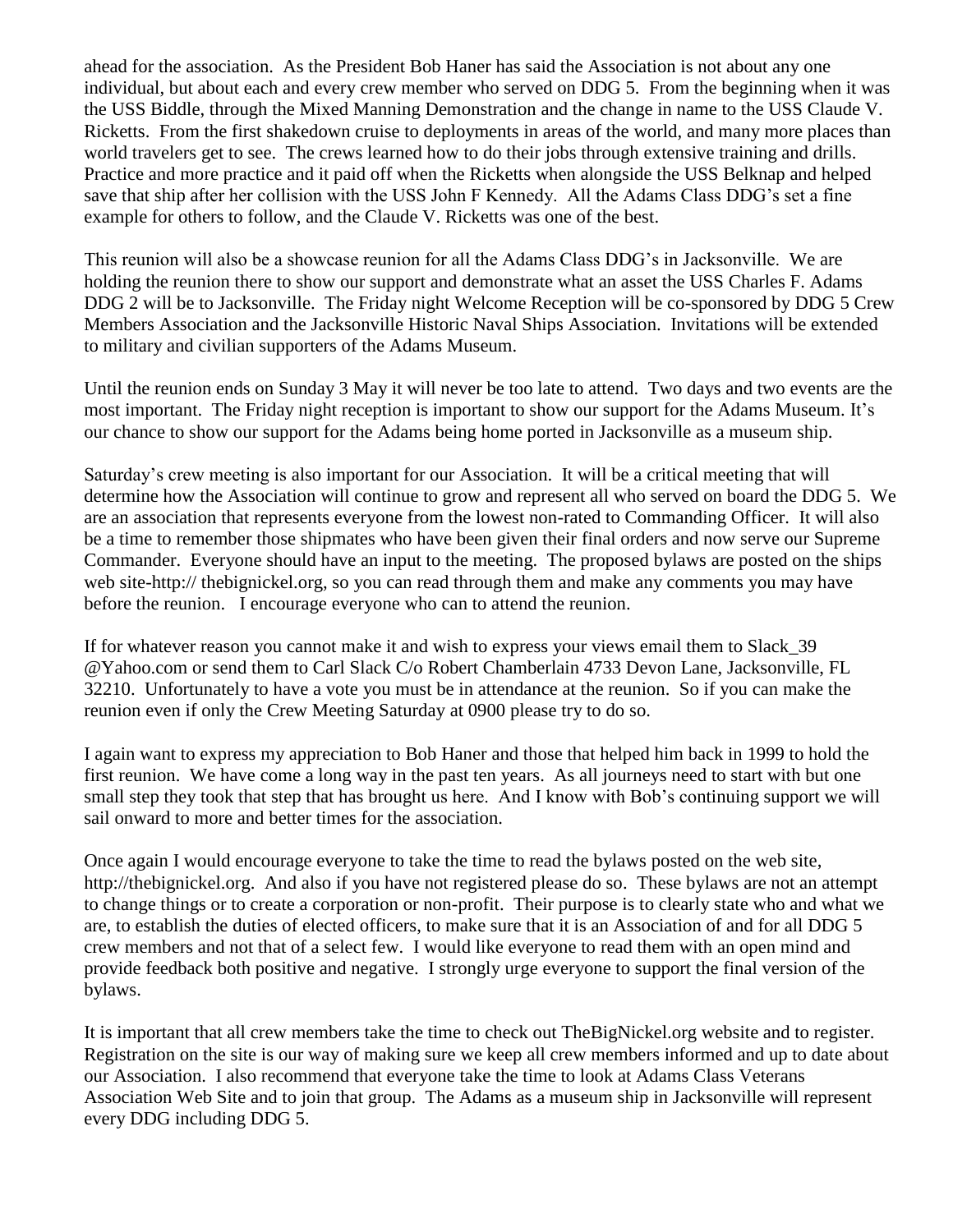Ahoy shipmates! I hope everyone had an enjoyable holiday season and your new year is off to a good start. I wanted to take this opportunity to tell you a little bit about **The Big Nickel**, how it came to be, why the name (if you don't already know or haven't guessed) and give you a dump about where the site is at now and where it may be going in the future.

After I retired from Lockheed Martin in 2005, I spent most of my time working on things around the house and pulling together all the family and vacation photographs (both digital and non-digital) into slide show and writing them to CDs and DVDs. It was during one of my slide show creation efforts that I had the thought that I could reduce my efforts by creating a web site and putting them on the site for all the family to see rather than burning a CD/DVD for everyone. Long story short, I ended up putting together a relatively decent family web site (or at least I thought it was decent) and used that for all my family slide shows.

I don't remember when I first registered at one of the ship's crew sites that maintain lists of crew members, but I, along with most of you, registered at a few of them. As a result I ended up getting in touch with some shipmates that I hadn't heard from since I transferred off in March of '68. Along the way, I kept Goggling for a site specific to the DDG-5, but never found one. Then, in June of last year, I received an email from Danny Timm saying that Ray Engel had passed away. I remembered that Ray and I had served together in 1<sup>st</sup> Division during the Mixed Manning Demonstration (MMD). It was then that I thought about putting together a web site dedicated to the crew that had sailed on board during the MMD. After I had played around and come up with a style that I liked and then scanning the pages out of my MMD cruise book with pictures of the crew, cropping, resizing, getting them into order and then published to the web site server, I started thinking that maybe the site should be more about all of the crews that sailed aboard both the DDG-5 when she was the USS Biddle and when she was the USS Claude V. Ricketts.

So, over the next couple of months, I tried different things and finally got something together that I thought might float and asked Danny Timm and Bob Haner to take a look at it. Bob contacted Carl Slack, who then called me and we talked about the upcoming reunion and getting the October newsletter on the site. So what you see today at [http://thebignickel.org](http://thebignickel.org/) is the result. As an aside, you should know and bear in mind is that the site started out as and continues to be strictly a hobby. I am not now and never will be a "professional" web designer.

Now, about the name of the site. While I was on board, some of us began to call the ship by the nick name, The Big Nickel. The name stuck with me over the years and thus, when it came time for a site name, I picked it. I had thought that the nick name was crew wide and used throughout her lifetime, but based on some comments I've seen, I guess that wasn't so. So if the site name has confused you, hopefully this will allay that confusion.

I will be the first to admit that there are some short comings to the site, some major and some minor. The biggest problem right now is the registration process that I implemented. Currently it's a two-step process. The first step is the entry of your information, name, dates on-board, rank/rate, etc. The registration form also asks for your personal information, home address and phone number(s). The ship information is what is displayed in the Crew pages. The personal information is maintained in a secure database and is accessible only by me. I will only release that information to our President (Bob Haner) and/or our XO/Treasurer (Carl Slack) so they have correct addresses and phone numbers for contacting you. At this point, the information you enter is not modifiable by you. Any modifications you want to make will have to be made by me. This is a major short coming and I am working to rectify the matter in a future update of the site. As a side note, those of you that registered early on when the site first went "prime time" weren't given the opportunity to enter your personal information.

The second step in the registration process is that of registering for the Crew Forum. This registration asks for user name, password and, just recently, your real name. I put the request for your name in the registration form so that it would be possible to correlate your information from the first step with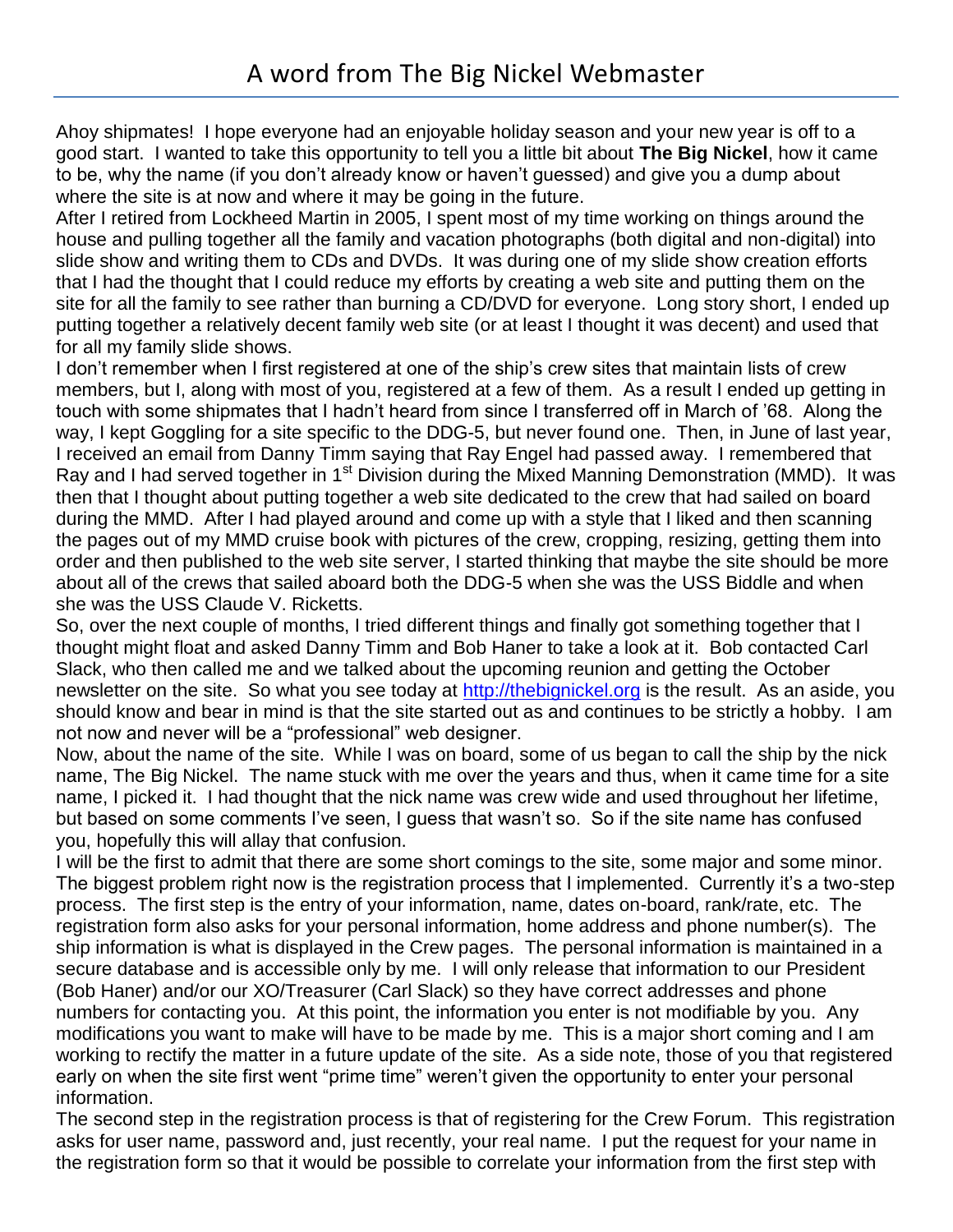your forum username. I put the forum in because I thought it would be a good way for shipmates to contact each other, reminisce about your ship board experiences, and post any photos you have of your ship board life and other things as they came along.

I am currently working on upgrading the whole registration process so that you will be able to edit your own information rather than having to go through me. However, this isn't going as smoothly as I had hoped it would. Firstly, I am working on learning the programming language to interface with the database where information is stored and also learning the database language to manipulate the data. Secondly, I want to make sure that things are secure and only you can modify your entered data. Thirdly, my work on the site is very part time and subject to the whims and wishes of my personal Commander-in-Chief

All of that being said, I am always open to suggestions for improving or adding to the site. If you see anything that isn't right or needs changing, let me know. You can always contact me via email [\(captain.kirk@thebignickel.org\)](mailto:captain.kirk@thebignickel.org) or by personal message via the forums.

One final thing before I close. You may or may not be wondering about my user name, Captain Kirk. Since the resurgence of Star Trek back when the first Star Trek movie was released, my co-workers started calling me Captain, of course referring to Captain James T. Kirk. Thus my "promotion" to Captain as well as the fact that I am Captain of thebignickel.org.

Thanks for visiting the site and I hope you keep coming back and participate in the forums. Hopefully you'll find shipmates you haven't seen since your ship board days and renew friendships of old. Remember that if you have any pictures of your days on board, you're welcome to post them in the Forum Gallery.

Kirk "VJ" Neuman Webmaster, thebignickel.org

#### **VOLUNTEERS FOR USS CHARLES F. ADAMS RESTORATION**

We need all of those former Adams Class veterans to sign up as Volunteers on our web page so that we can move ahead with our planning for the restoration of the ship after it is donated by the Navy. Even before we get to the day to day operation of the ship museum in Jacksonville, there will be a great deal of work to restore the ship to look like it did when it was at sea. The web page, [www.adamsclassddgvets.org](http://www.adamsclassddgvets.org/) has a Volunteer link where veterans can sign up and give information about their sea duty experience so that we can plan and organize our effort. Whether you were a Deck Seaman, Gunners Mate, or Boiler Technician we will need volunteers to do everything from painting to repairing broken gauges and welding bulkheads. It will help the cause greatly if you not only sign up as a volunteer yourself, but also contact several old shipmates and get them to sign up to help us as well. The ACVA thanks all of the ship associations and veterans for their support.

Bob Branco, President ACVA



Set the special sea detail Make ready DDG 2 Destination final Homeport Jacksonville, FL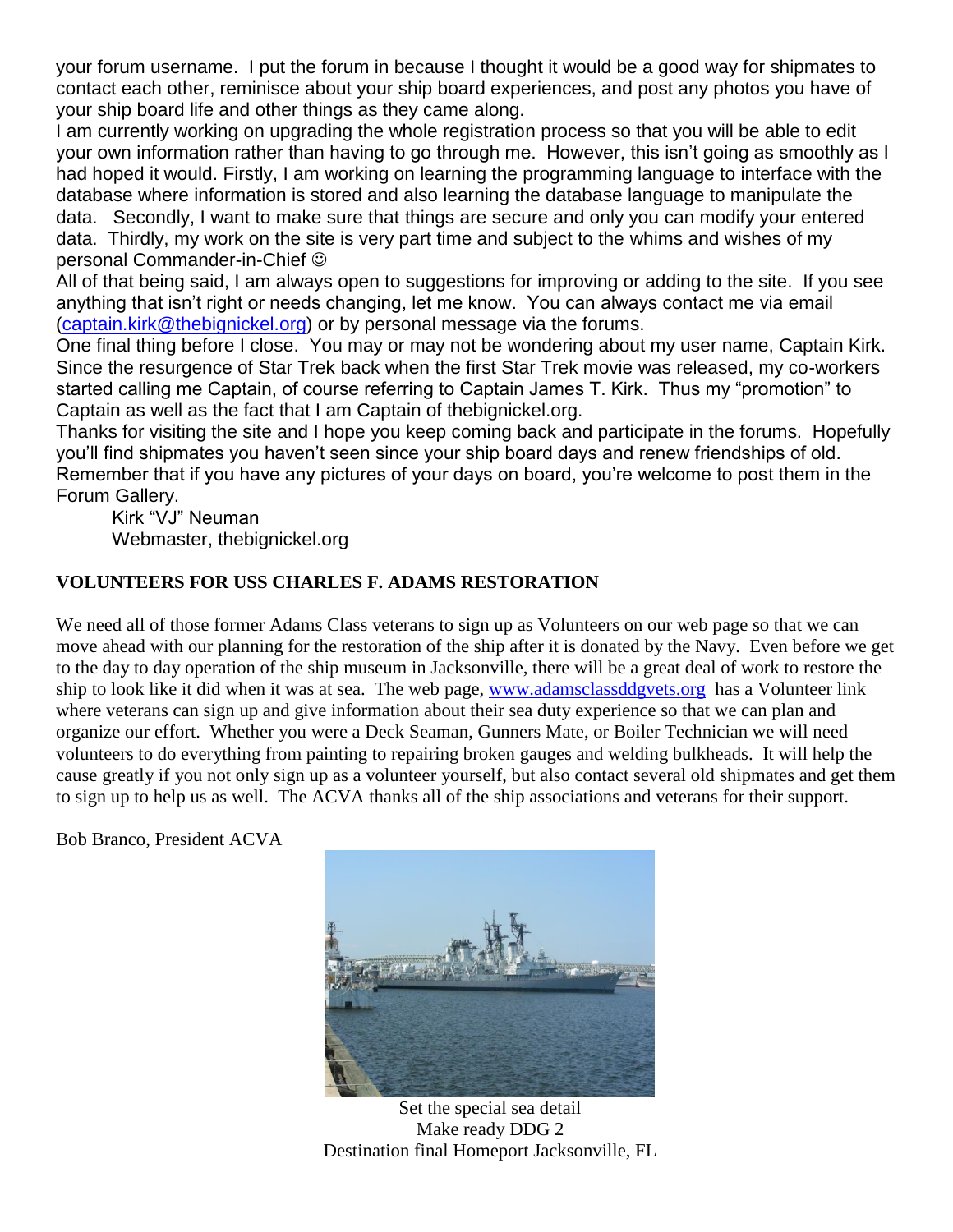#### Brought to you by the DDG 5 Crew Members Association DDG 5 Association

Jackson, NH 03846-0083 407-682-2613 603- 986-4661 [Slack\\_39@Yahoo.com](mailto:Slack_39@Yahoo.com)

XO Web Master President

DDG 5 Association Kirk Neuman Bob Haner

C/o Carl Slack **www.thebignickel.org** bobnghaner@yahoo.com<br>PO Box 83<br>bhngh@earthlink.net bbngh@earthlink.net

The registration form has been changed. Crew Members who registered early received the early bird rate. Anyone who prepaid the \$40.00 for the base tour will receive a \$15.00 refund.

# From the Fantail

In 1977 I was serving as the Disposal Office at the Naval Inactive Ships Facility (moth ball fleet) in Philadelphia PA. Was involved in turning over ships to become museums. When we were working on the Sullivans, myself and some others who had served on Adams Class DDG's through that someday we would like to see one of them as a museum. Myself and Captain Fortson felt that DDG 5 because of its history with Mixed Manning and the Belknap collision would make a great museum. Since that time I have worked off and on for that to happen. Have given my time and money to various groups working for such a museum. Now with Jacksonville we are as close as we have ever been. I also believe that it is now or never. The Adams is the last, if she goes to disposal, for anyone to see one of those ships they will have to go to Germany. That is the reason I strongly feel that this reunion is important not only for our Association but to show our support for the Charles F. Adams DDG 5 being home ported in Jacksonville, FL

### Hard times

Last year coming south for the winter 60 gallons of gas cost \$185.00 August 60 gallons was \$240.00 Coming south this winter it was \$85.00

As I was driving through Connecticut on I95 there were no trucks. Why were there no trucks, no one is buying. So no trucks on the highway.

Not everything is bad, just depends on where you are and how you look at it.

My grandparents brought stock because they were buying a share in the company and they got dividends and they purchased a house to live in all their lives and not as an investment. We need to return to fundamentals.

# See You All At the Reunion Carl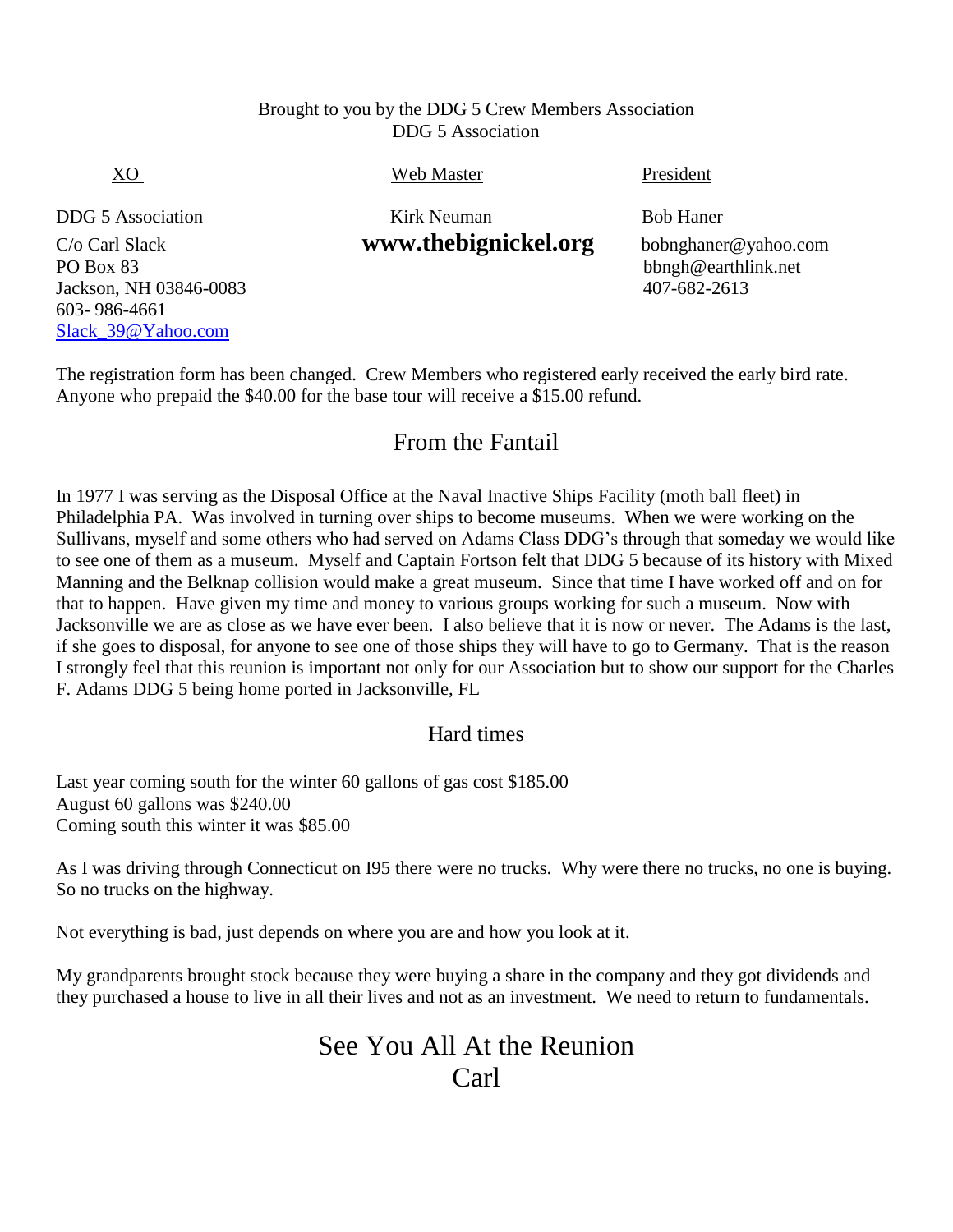

## Crowne Plaza Jacksonville Riverfront USS Claude V Ricketts/ex Biddle DDG 5 2009 Reunion Package

Welcome Reception

Buffet Dinner

Buffet Breakfast

Hospitality Room

Adults \$90.00 per person inclusive.

#### **Welcome Reception**

Crudités, Fruit & Cheese Display Pre-carved Ham or Turkey Display with Rolls and Condiments Buffalo wings w/Bleu Cheese Spanakopita Mini Chicken Quesadillas w/ Salsa Bacon Wrapped Scallops Shrimp Scampi Skewers Assorted Petit Fours Iced Tea/water Station with lemon Cash Bar **Buffet Dinner**

Entrees Roast Sirloin of Beef w/Au Jus Baked Chicken w/ BBQ Sauce on side Salad Bar Romaine lettuce, tossed greens, Roma Tomatoes, Cucumbers, Shredded Parmesan Cheese, Croutons, Choice of Salad Dressing. Side Dishes Green Beans, Carrots & Broccolini, Wild Rice Pilaf Deserts Assorted desserts to include Key Lime Pie, Cheese Cake, Carrot Cake, Chocolate Delight Coffee, Decaf & Iced Tea Cash Bar **Breakfast Buffet** Orange Juice, Sliced Fruit and Berries

Scrambled Eggs, Bacon and Sausage Southern Style Grits, Biscuits w/sausage gravy, Butter and preserves. Coffee, Decaffeinated Coffee, Specialty & Iced Tea